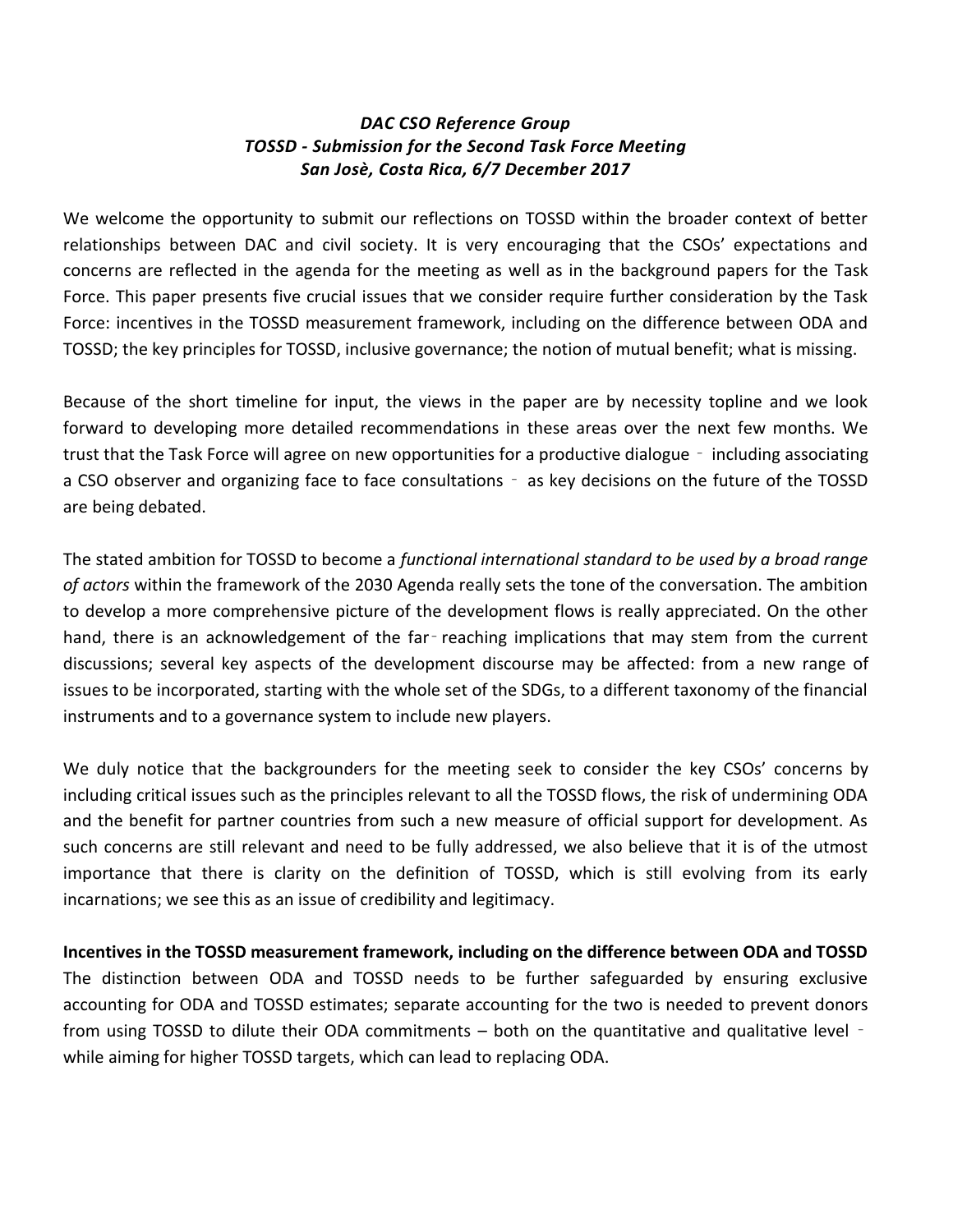The proposal to report TOSSD as a single gross figure also presents other risks that require attention. For example, we remain concerned that this single headline figure will include resources mobilised from the private sector even though in many cases the purpose of such flows is primarily commercial, not developmental. In this regard, we would like to see greater clarity on the rationale and modalities for including in "officially supported resources" those coming from "enterprises under significant public influence" as we sense the current options may be very hard to be understood by policy makers and public opinion at large.

We also urge the Task Force to reconsider the relative merits of reporting the headline figure on a net rather than a gross basis, as net figures provide particularly valuable data on the resources available to recipient countries over the long-term, whilst also representing more transparently the extent to which providers are making returns from their investments.

## **The key principles for TOSSD**.

The focus on development results and effectiveness is essential to the definition of TOSSD; moreover, there is no ground to object to the highest possible transparency and mutual accountability standards, which are also a safeguard to the recurring public arguments that question the role of development cooperation at large. In the case of ownership and inclusiveness, we acknowledge that there is the need to understand how to operationalize them if and when the impacts of the flows under TOSSD apply to a regional or global level.

Since TOSSD will be set within the framework of the Agenda 2030, it is essential that donors apply the "leave no one behind" principle, which also implies that resources would be safeguarded for ODA compared to other flows. It is essential that the other basic principles in the preamble of Agenda 2030 are mandatory principles governing all TOSSD flows; these principles include human rights, gender equality and the empowerment of all women and girls, and all three pillars of sustainable development.

Northern donors' potential preference for TOSSD due to "mutual benefit" could challenge developed countries' historical responsibility to provide support for the Global South. Also, due to the wide scope of TOSSD, it could also divert from aid's essential focus on poverty eradication. ODA, which focuses on poverty reduction, should remain the priority of donors in order to ensure that flows into developing countries would contribute primarily to the latter's development, thus helping reduce global inequality.

For South-South Cooperation (SSC), TOSSD should integrate SSC principles from major declarations of the key SSC conferences in Bandung (1955), Buenos Aires (1978), Nairobi (2009), Bogota (2010), and Delhi (2013). The Bandung Conference and its Declaration on Promotion of World Peace and Cooperation condemned different forms of colonialism, called for horizontal development cooperation, and underscored the fundamental principles of human rights as a common standard of achievement for all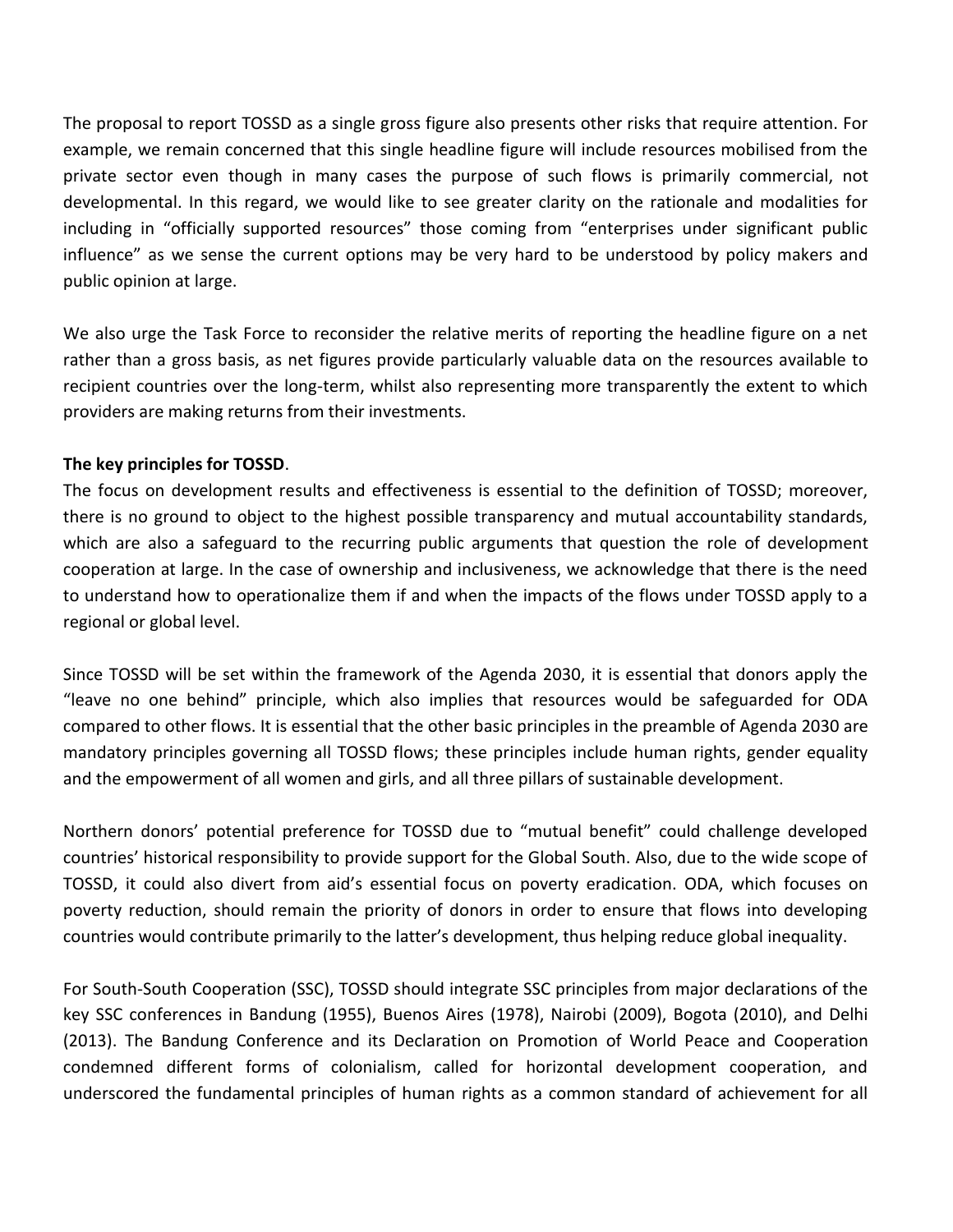peoples and nations. The principles of respect for human rights, respect for sovereignty, equality, noninterference, mutual interest and collaboration, and international justice were upheld in Bandung.

The Nairobi Principles of SSC are enshrined in the outcome document of the UN High-Level Conference on SSC held in Nairobi, Kenya in 2009. These include the normative principles of respect for national sovereignty, partnership among equals, non-conditionality, non-interference in domestic affairs, and mutual benefit; and the operational principles of mutual accountability and transparency, development effectiveness, coordination of evidence- and results-based initiatives, and multi-stakeholder approach. It is important to note that these principles are rooted in the results of the 1955 Bandung Conference; and work in accordance with development effectiveness standards produced in the Paris, Accra, and Busan High-Level-Fora, and the principles of Agenda 2030.

#### **Inclusive Governance**

How might an inclusive, representative, technically competent governance arrangement for TOSSD be structured? Development results and impact on the ground becomes more sustainable if all development actors are engaged in the process, especially those that represent the marginalized and vulnerable sectors. This is why 'democratic ownership' as a guiding principle is important for achieving a genuinely inclusive and competent governance arrangement for TOSSD. Democratic ownership requires that recipient countries' own needs and priorities drive the development partnership, and that these priorities and policies have support and legitimacy not only within government but also by people and civil society. Country ownership is democratic when the control that donors and recipient governments exercise over their chosen policies is rooted in the participation of and accountability to stakeholders and citizens.

Inclusive governance for TOSSD will require broad dialogues/forums (local, country, and international level) where all development actors, including civil society organizations, have a formal voice. CSOs are independent actors who should complement the efforts of government and private sector, thus the need to ensure that CSOs are enabled to systematically participate in TOSSD processes. At the national level, both donor and partner governments should facilitate democratic policy and accountability processes for TOSSD initiatives through the following: a ) establishing permanent institutionalized spaces for multistakeholder dialogue and accountability on development policy; b) facilitating inclusive engagement of a diversity of civil society actors particularly those representing grassroots-based organisations, women, and marginalised populations; c) building open and timely access to information and transparent accountability mechanisms and processes, protected by legislation; d) implementing full transparency for budget documentation with direct citizens' engagement in the budgetary processes; e) building inclusive fully participatory processes from the country to the global level to aid in achieving development goals at the country-level; e) supporting the capacities of a wide range of CSOs to enable them to systematically participate in policy processes.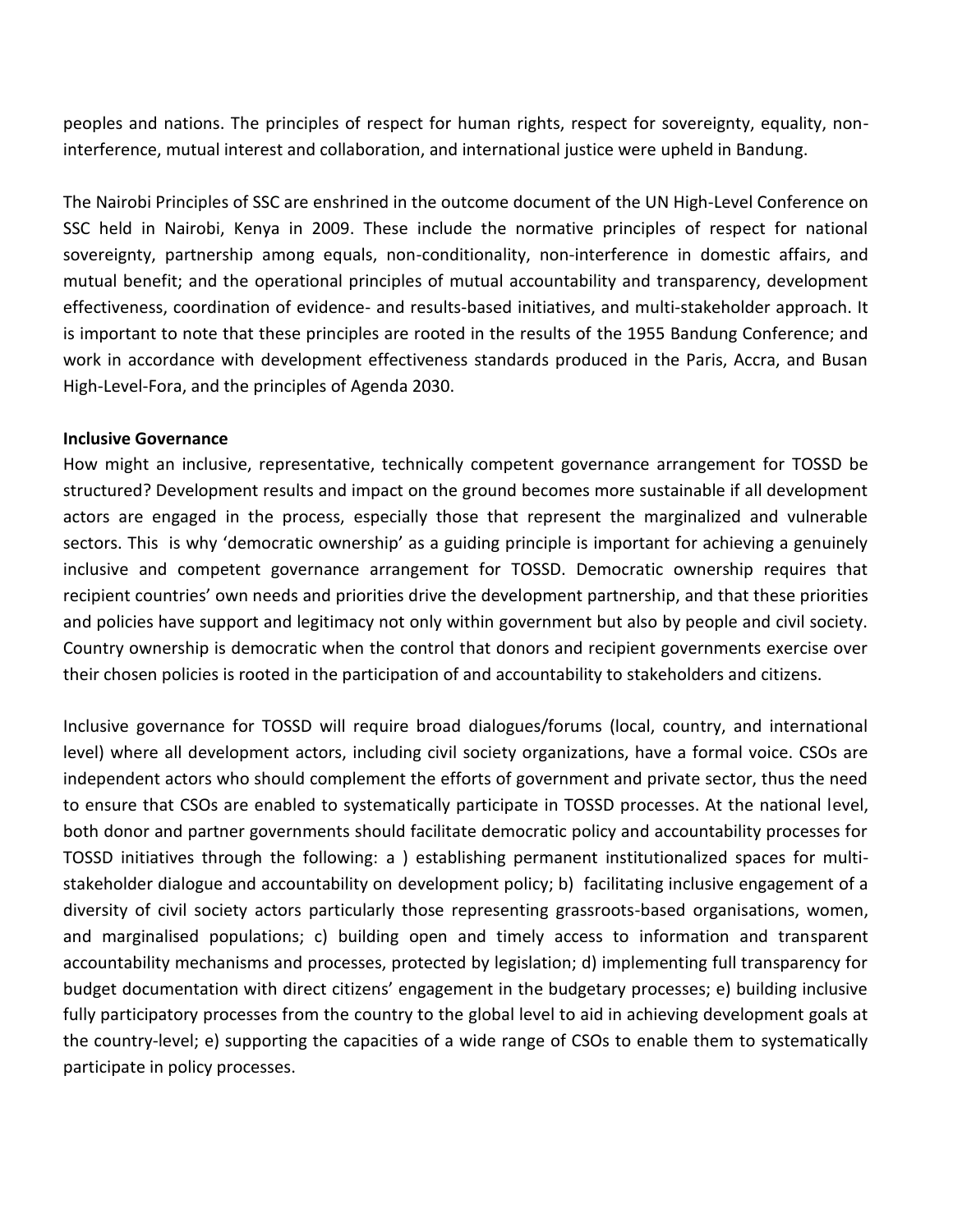#### **The Notion of Mutual Benefit**

The principle of mutual benefit, when applied to traditional North-South flows, could undermine the historic commitments to support global development through the imperative to achieve the UN target 0.7% of a donor's GNI for ODA. The origin of ODA is in fact premised on historical responsibilities from a period of Northern domination and the provision of humanitarian aid became then an international obligation enshrined in the Geneva Convention and International Humanitarian Law. In this regard, the international community should refrain from undermining the principle that the primary and guiding motivation of any activity to be counted as ODA should be the economic development and welfare of developing countries. However, the possibility of promoting TOSSD as a measure that captures commitments to development impacts in a broad sense – which allows providers to aim for other motivations where they can also benefit – may incentivize reductions or less ambition for donor ODA commitments, and lead to further neglect of the historical basis of providing aid to the Global South.

It is important to note that mutual benefit cannot exist separate from equality and therefore can only be applied in the context of horizontal relations. The principle of mutual benefit, where there is substantially unequal benefit, stands in conflict with vertical North-South relations, and more so with private sector entities. Mutuality and equality cannot apply to two profiting entities that are competing with each other in terms of development purpose. The issue is not simply that of equality, but the issue of equality of character. Mutual benefit cannot be achieved between substantially unequal partners.

Mutual benefit is applied in the context of SSC on the basis of solidarity among peoples and countries in the Global South. SSC is based on the realization by the countries of the South that they have similar realities and relevant developmental experiences, and technical capacities and practical know-how for exchange that could fast-track their own development and economic growth. The principle of mutual benefit and equality applies to SSC with due respect to unequal conditions of partnership that can prevail even between South-South cooperating countries. This implies that the interests of the weaker program country should be respected in an affirmative manner as genuine solidarity, mutuality, and equality demand.

## **What is missing?**

## *Country ownership*

The effectiveness agenda highlights the importance of country ownership, which means that countries/national governments (not the donors/providers) should ensure democratic ownership and have leadership over their development policies and strategies, and country systems should be used for aid delivery. Such key values and principles were reasserted in the conclusions of the Addis Ababa FFD conference (AAAA, 2015), which, not only reaffirms countries' leadership, but also states that cohesive national strategies will be at the heart of global community' efforts. With such deliberations in mind, donors should not overlook the need to strengthen the governance systems of the partner countries so as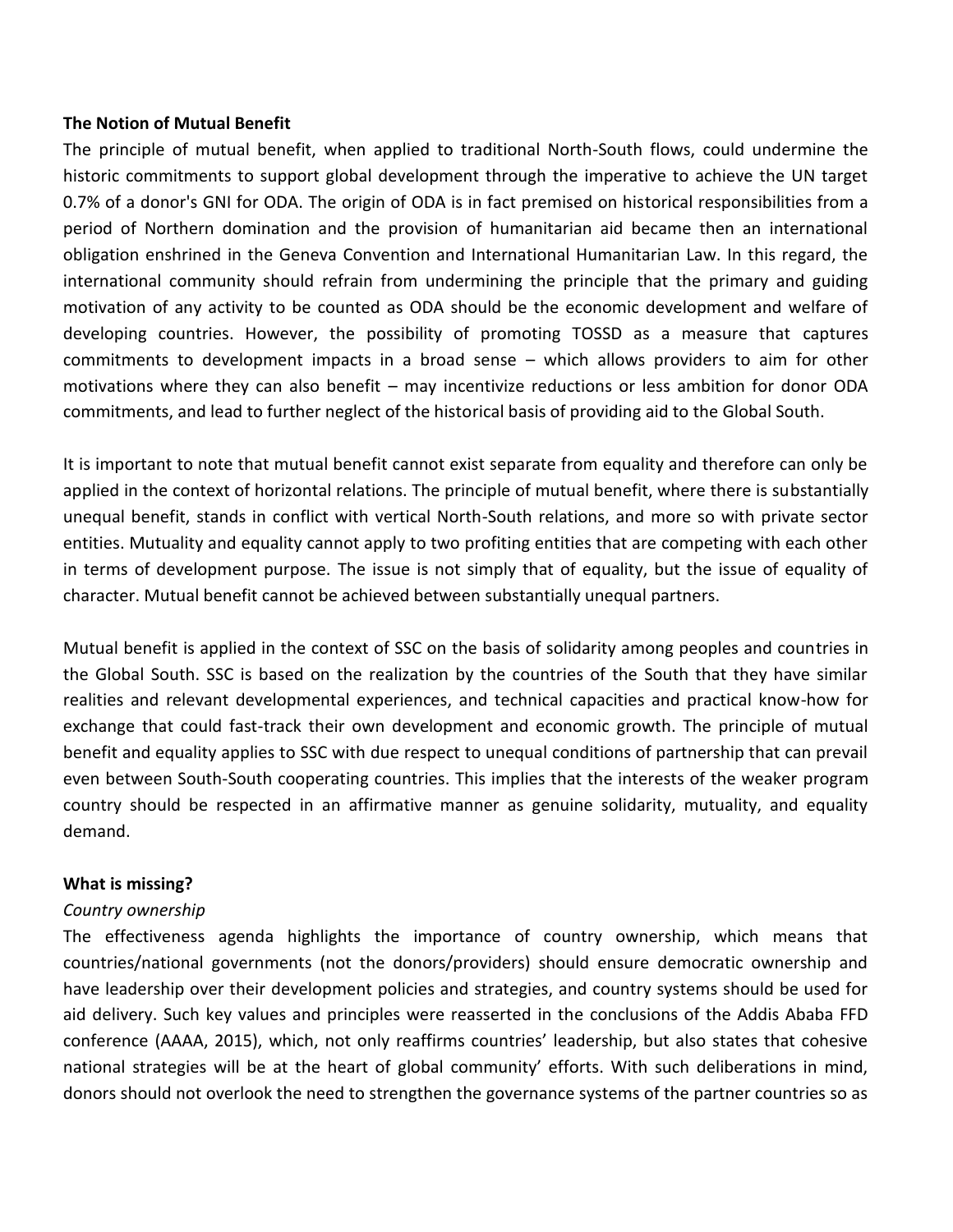to safeguard their space to carry out their own country strategies. Moreover, using only provider data for the TOSSD recipient measure undermines this principle because it prevents the recipient country from using its own country systems to determine its perspective on the TOSSD measurement. TOSSD should take advantage of recipient data as well as provider data in tracing aid contributions, for instance through such platforms as the International Aid Transparency Initiative as well as the experience of the Global Partnership for Effective Development Cooperation in carrying out partner country-led monitoring, in which partner countries put forward their own data on aid receipts.

#### *Poverty eradication*

In the Issues Paper for this December Task Force meeting, there is acknowledgement that poverty eradication is essential to Sustainable Development. But the definition put forth for TOSSD ignores this dimension. We would propose that the TOSSD definition of Sustainable Development be revised as follows: "The concept of "Sustainable Development" in the context of TOSSD is defined as development that meets the needs of the present without compromising the ability of future generations to meet their own needs, for which the eradication of poverty in all its forms and dimensions is an indispensable requirement." It could be argued that eradication of poverty is covered by linking TOSSD to the SDGs, but this particular goal is one among 17 and this latter approach leaves the field wide open as to what is included.

#### *Double counting*

The issue should get undiminished attention to avoid the risk of TOSSD inflation. In this regard, the background paper on multilateral institutions suggests an approach that focuses on all multilateral institution cross border flows rather than the source of the funding. But such an approach raises issues: "multilateral institutions would report information on all finance they provide to developing countries, including outflows they have funded themselves (e.g. through leveraging operations, retained earnings) and outflows they have received from provider countries (e.g. earmarked funding)"; one question might be what would be included in leveraging operations, similar to issues CSOs have raised around bilateral blended finance and ODA leveraging.

## *Developing Countries*

In the context of the issue of country coverage options being discussed by the Task Force, CSOs are concerned about stretching country coverage into high income countries. We suggest that current list of ODA eligible countries includes both lower middle and upper middle income countries, which in our view is sufficiently broad to ensure the important notion of leaving no one behind is taken into account. On the other hand, using the UNDP's human development index or its index on multi-dimensional poverty as this approach would also be consistent with CSOs' notion of multidimensional poverty, moving away from GNI as the sole determinant of country selection. If the latter were to be chosen, it would require further discussion on the cut-off point and annual adjustments in HDI for individual countries.